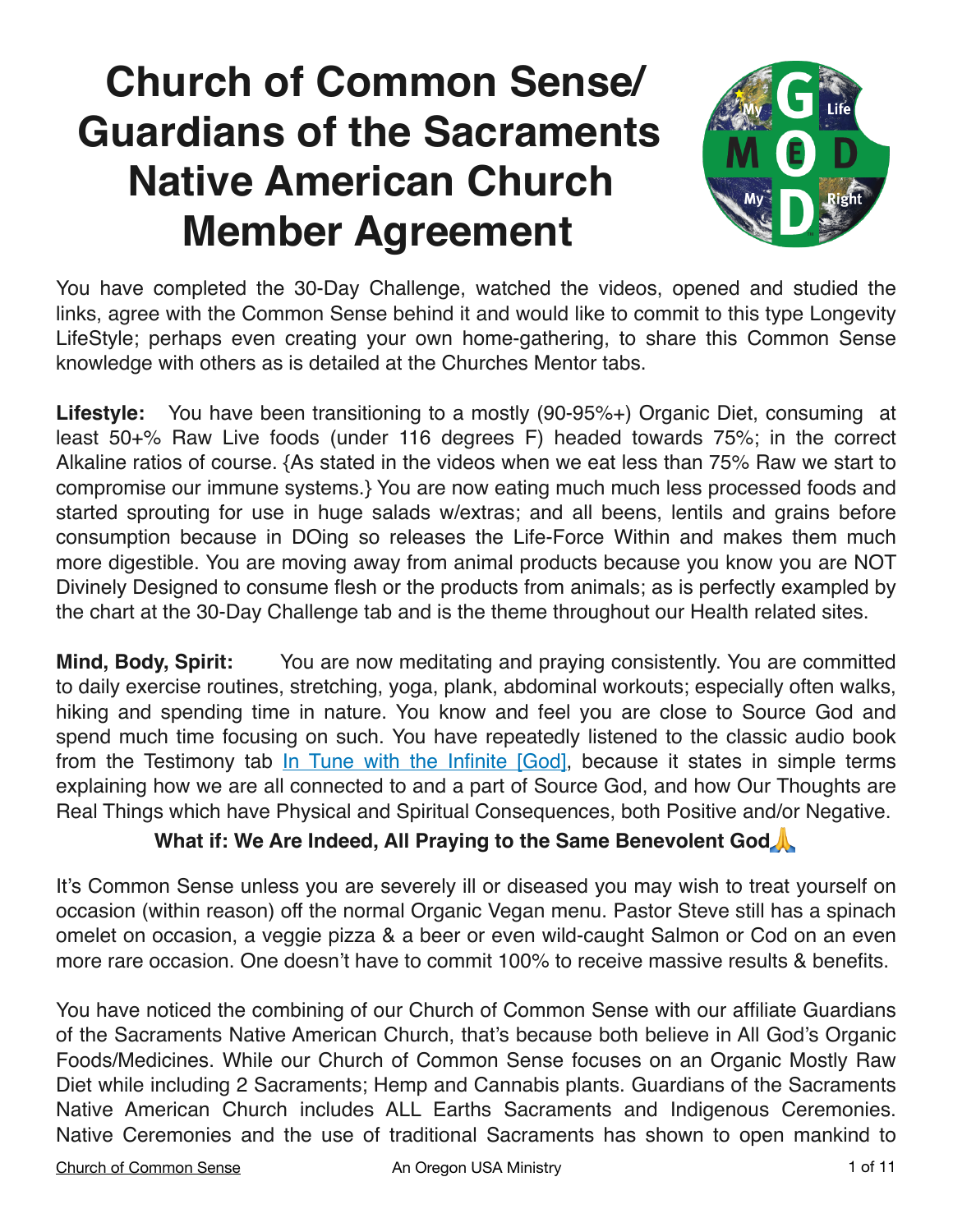much deeper realizations of ones-self and our connection to The All That IS, Source God and Great Spirit. Because both churches agree on how one should act and honor all life, including our entire planet, much of what is stated and agreed to below is from Native America thinking and traditions. We should All turn to the cosmology and Indigenous concept of: Viewing everything one does in life: What effect will that have 7 generations from now?

# **Members Code of Conduct**

- I commit to living a Sacred Earth–Honoring Lifestyle which Embodies the Church of Common Sense/Guardians of the Sacraments NAC (CCS/GSNAC) Principles of: Self-Care, Love, Compassion, Gratitude, Humility, Faith, Respect, Honor, Sharing, Charity and Forgiveness.
- I commit to making effort to spend time each day in Meditation and Prayer, drawing closer to the Source/God/Great Spirit and all of Creation, Mother Earth, Her Living Beings, such as: the Mountains, Rocks, Trees, Streams, Rivers, Lakes, Water Systems, Oceans, Father Sky, Winged Creatures, all two-leggeds and four-leggeds.
- I commit to only use the God Given Sacred Indigenous Medicines and Ceremonies to empower my Body, Mind, Spirit and to serve myself and others. Thereby creating peace and harmony in my relationships, acquaintances and encounters.
- I commit that I will keep the Home-Gatherings or Indigenous Ceremonies and what is shared there by others sacred, not sharing it outside the circle.
- I commit that I will understand my responsibility to financially sustain and support those who bless me. I will remember that medicine people and leaders have lives and families that need their time and they need to provide for them. I will be respectful and generous as they support and assist me.
- I understand that being a member of CCS/GSNAC puts me in the position where people may judge the organization by my actions and words. I will not do things that reflect badly on CCS/ GSNAC and our other members. I will use public media in a positive and respectful way, not criticizing other members or violating the sacred trusts developed in the CCS/GSNAC family circles. This includes social media, interviews and other public forums. If I have criticisms or concerns with another member, I will work it out with them directly or through my leaders within.
- I will read [the Code of Ethics](https://nativeamericanchurches.org/onac-code-ethics/) often and apply the principles there to my life and actions.
- I will never share Sacraments with or sell to those who are not members of CCS/GSNAC. I understand that doing so removes my legal protection and exposes me to prosecution.
- I agree not to disrespect the medicines and Sacraments by using them for any recreational or abusive purposes.
- I will never manipulate or take advantage of others emotionally, sexually, mentally, spiritually or physically that are in the open state during and after ceremonies or while using sacramental medicines.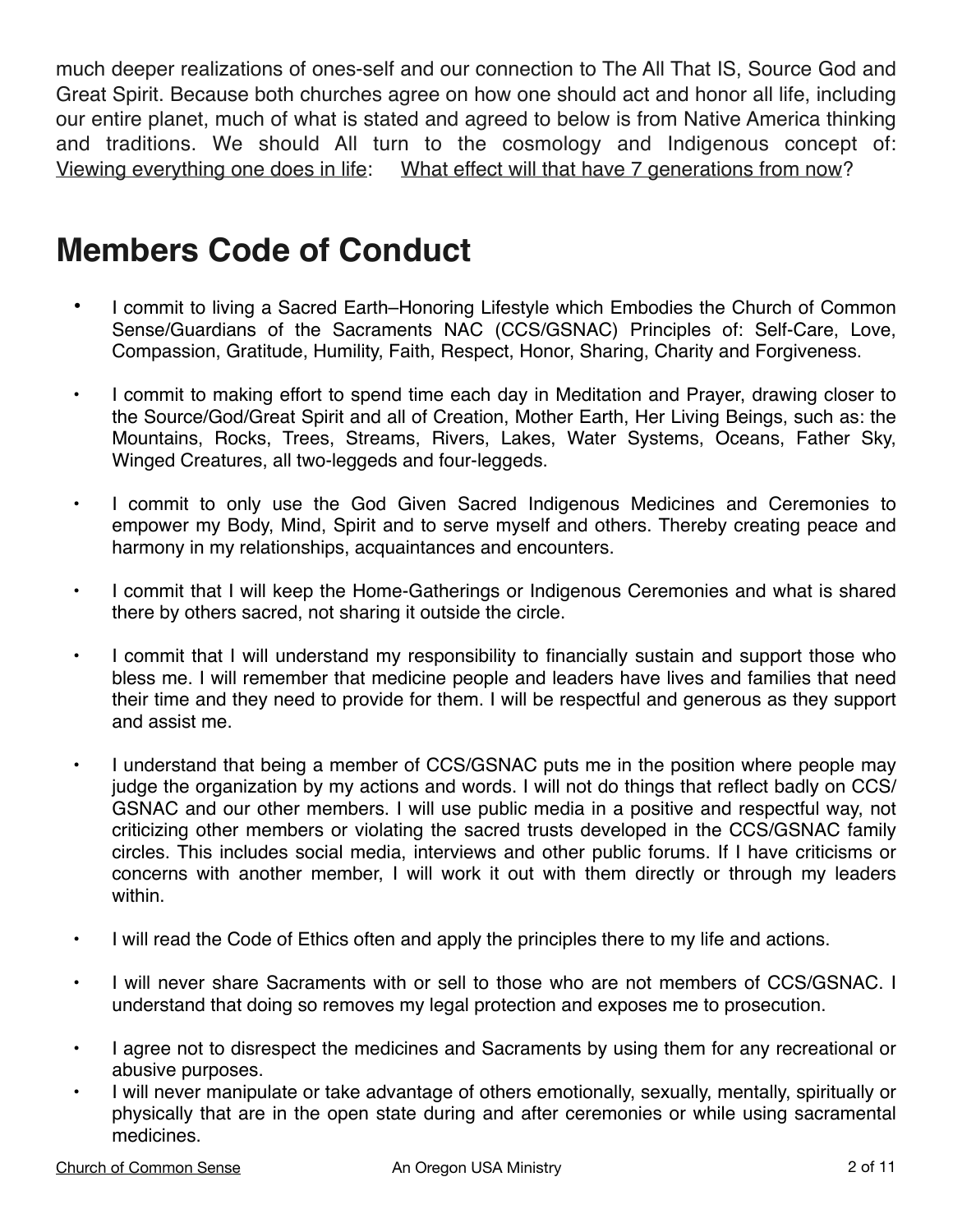initials

# **Members Code of Ethics**

#### General Principles and Indigenous Spiritual Practices

The global CCS/GSNAC and its Home-Gatherings are dedicated to Common Sense Self-Care and the revival and preservation of Ancestral Indigenous Native Earth–Based Honoring Cultures, Religions, Lifestyles, Sacred Rituals, Healing Sacraments and Loving Humanitarian Codes of Ethics and Conduct that protect Mother Earth and all of her living beings from desecrations, pollutions or abuses for economic gains.

CCS/GSNAC and her Home-Gatherings accept All Natural Organic Plants as Healing Sacraments. These plants have been used for thousands of years and are central to our established religious beliefs and sacred ceremonies. These include: A.) Cannabis/Hemp – the significant Indigenous Earth–Based Healing Sacrament (Eucharist) for these churches. B.) Any other Indigenous Earth– Based Healing Sacraments (Peyote, San Pedro, Ayahuasca, Magic Mushrooms, etc.) that has been found to benefit the health and welfare of recipients, so long as it does not place them in harm's way. NOTE: CCS/GSNAC requires prior approval for any Native American Church Medicine Person wishing to lead any Ayahuasca Healing Ceremonies.

Spiritual Facilitating Leaders (Medicine Man/Woman) of Guardians of the Sacraments Native American Church are known by a variety of sacred callings: Chasta, Clergy, Curandera, Doctor, Elder, Mara'akame, Pastor, Reverend, Roadman, Sacred Prayer Pipe Carrier, Water Pourer, Shaman, Indigenous Ceremonial Leader, etc. Those who are guided by Great Spirit and who are experienced in some Ancestral American Native Spiritual Empowering and/or Healing practices and who act to facilitate the spiritual practices of others are honored with these titles.

A Guardians of the Sacraments Native American Church Medicine Person (Spiritual and Indigenous Ceremonial Leader) need not claim exclusive or definitive knowledge of his or her practice, since wisdom and competencies are frequently developed over years of observation and experience but must be approved to do this work either by their branch leadership council or by the leadership of CCS/GSNAC. Responsibility to assure that those who act as GSNAC Medicine people (Spiritual and Indigenous Ceremonial Leaders) are trained, responsible and have the wisdom and integrity to conduct ceremonies and those who choose to work with sacraments rests with the branch leadership.

Even though one of Guardians of the Sacraments Native American Church's primary purposes is to administer Sacramental Ceremonies, an Guardians of the Sacraments Native American Church Medicine Person or Indigenous Ceremonial Leader is free to choose not to administer a Sacred Sacrament during any particular Ancestral Indigenous Earth–Based American Native Ceremony.

CCS/GSNAC respects all empowerment and healing modalities; including: Indigenous Spiritual Ceremonies, allopathic medicines, naturopathic and integrative complimentary medicines. CCS/ GSNAC Honors the fundamental Hippocratic principle of "Do No Harm to the Spiritual, Mental,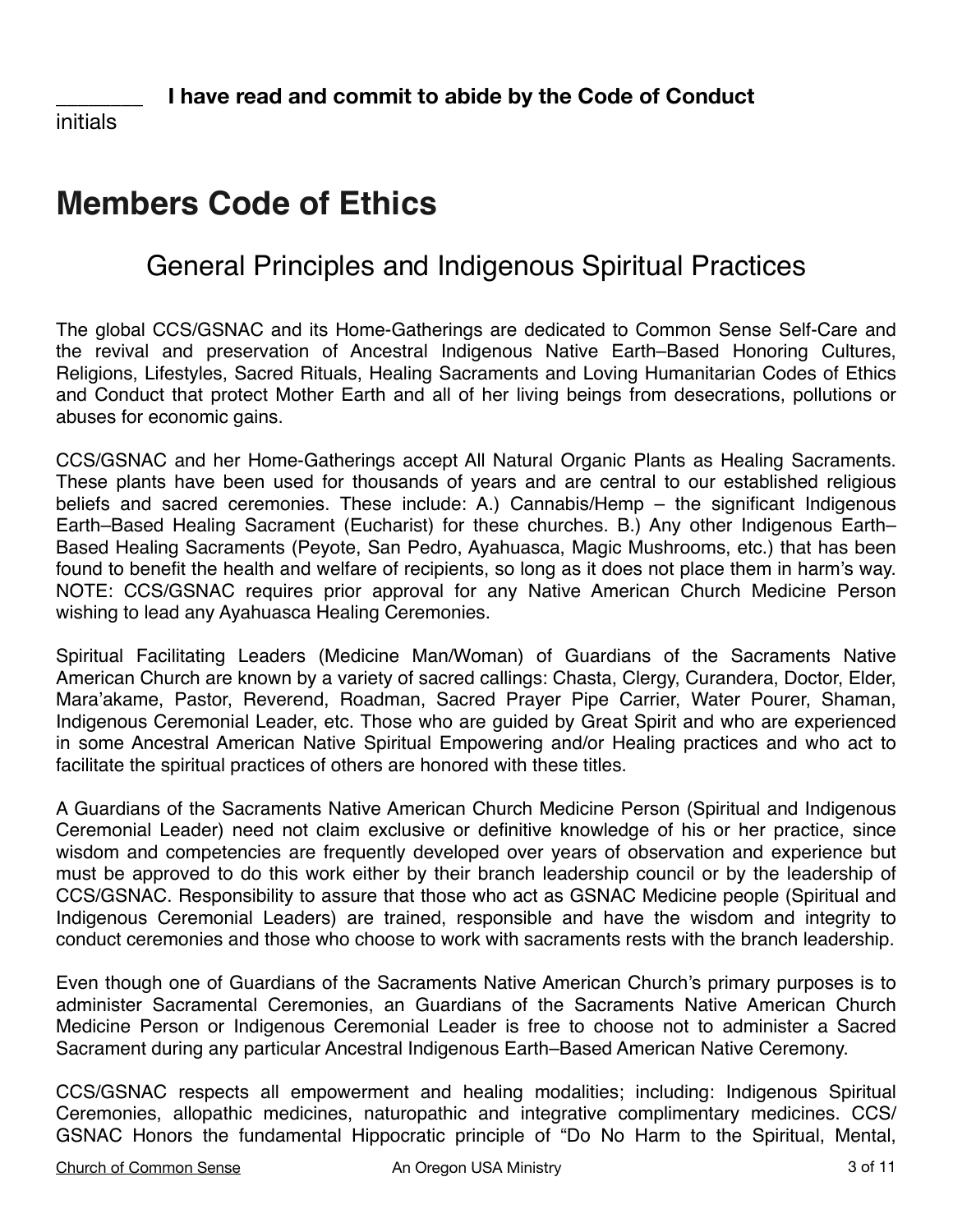Emotional and/or Physical Being" of any of our Earthly relations. It recognizes that each healing and empowering modality is intended to promote the optimal health and well–being of the participant. It believes that all forms of care can be incorporated into empowerment and/or healing for all of our relations, in a complementary and integrated manner.

Church of Common Sense/Guardians of the Sacraments Native American Church makes absolutely no claims about being in authority or having the ability to conduct saving ordinances. Guardians of the Sacraments Native American Church is part of an Indigenous Native Spiritual Earth Based Healing and Empowering International Collective that serves individuals and the wider community whenever and wherever an CCS/GSNAC member resides. **{Guardians of the Sacraments Native American Church ([KM NAC Blessing page\)](https://www.guardiansofthesacramentsnac.com/kwblessing)} is authorized to do this sacred work by a special blessing from Sachem Healer Joy Maxine Graves of Kautantowits Mecautea [kautantowitmecautea.org](http://kautantowitmecautea.org): [KM NAC](http://kautantowitmecautea.org/) ~ Empowered by the Tuscarora Nation <http://www.tuscaroras.com>. Branch Blessing from [Oklevueha Lakota Sioux Native American Church,](https://nativeamericanchurches.org) predominately known as Oklevueha Native American Church. Our Branch name is: {ONAC of Guardians of the Sacraments ([ONAC](https://www.guardiansofthesacramentsnac.com/onac)  [Blessing page](https://www.guardiansofthesacramentsnac.com/onac))}. <https://nativeamericanchurches.org>**

Church of Common Sense/Guardians of the Sacraments Native American Church are committed to growth by attraction through Common Sense Service rather than proselytizing for membership.

All Guardians of the Sacraments Native American Church Indigenous Ceremonies of North, Central and South America (Birth, Breath, Holy Anointing, Marriage, Passing Over, Prayer Pipe, Sacrament, Spirit Dance, Sun Dance, Sweat Lodge, Earth Connecting Ceremonies and Vision Quests) may include or facilitate extreme mental, emotional and physical transformations. Therefore, when a member chooses to participate in any Ancestral Indigenous Earth–Based American Native Ceremony with the assistance of an Guardians of the Sacraments Native American Church Medicine Person or Spiritual Leader, both take on special responsibilities and understandings. Both members and facilitating leaders should be aware of their responsibilities and those of the people they are working with.

Yes, I have read and agree to abide by the Code of Ethics

**Initials** 

### **For Mentorship / Medicine Leaders**

A1) PERSONAL INVITATION. Our Leader/Mentorship program is by personal invitation only so as to keep a tight Sacrament circle.

A2) EDUCATION. There are a multitude of aspects that creates homeostasis within and that is our goal to guide ourselves and thereby others to that state of continual wellbeing. All the course materials will be available at CommonSenseWellness.Life (currently a work in progress).

A3) SELF-CARE HOME-GATHERINGS OUTREACH. Our Mentorship Leaders who have completed what we call our 30-day Self-Care program can then create their own Home Self-Care OutReach, sharing with up to 12 others [As Jesus also taught Native Tribes after His middle east Ascension with His simple message of Unconditional Love and Forgiveness, Compassion and Healing  $\sim$  ["He Walked](https://www.youtube.com/watch?v=veVmaC9eQco) [the Americas"](https://www.youtube.com/watch?v=veVmaC9eQco) youtube] they wish to Bless with our knowledge-base and options of Earth-Based Organic Healing Sacraments.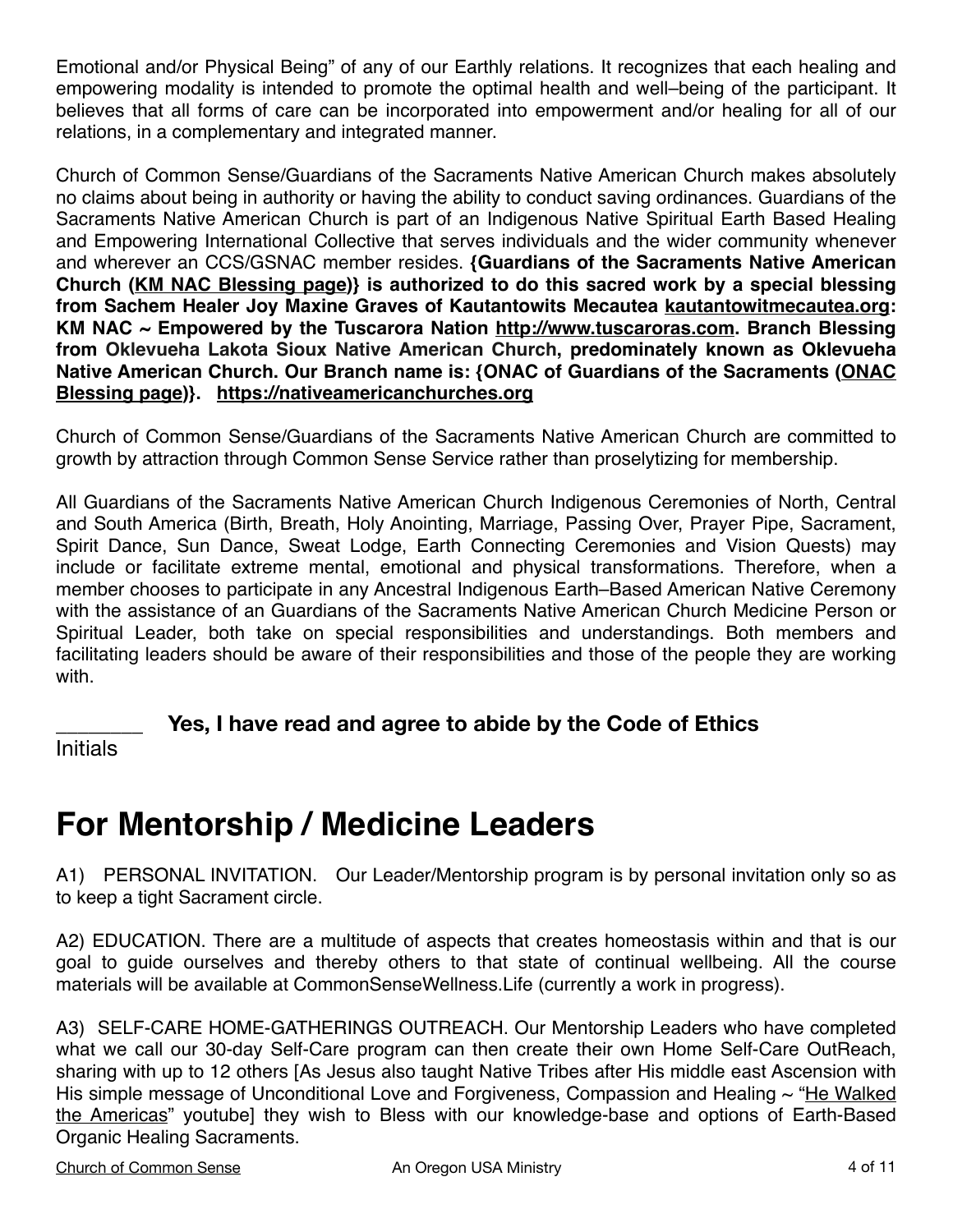A4) LEADER/MENTORSHIP PROGRAM. Our Leader/Mentorship Program is not only designed to spread the truth about our health, wellbeing and Common Sense Self-Care the way are Divinely Designed to be fueled. It is also part of our free / inexpensive Sacrament sharing, Mentorship Leaders receive free an 18% portion of Sacraments flow through their group of upto 12. Inexpensive or Free Sacraments also going to CCS/GSNAC members in most need and suffering; hospice, cancer and terminally ill patients, Native Americans, suffering veterans and their families, etc.

A5) CEREMONY. Ceremony can an be in a traditional group setting or in private giving thanks and appreciation for the Sacrament you are about to receive as beneficial to ones Mind, Body and Spirit.

A6) INSPIRATION AND CHANGE. Efforts should be made to ensure that CCS/GSNAC Spiritual Practices are always inspired and conducted in ways that respect the common good, with due regard for public safety, health, and order. Medicine People shall use special care in assisting the direction of energies of those whom they serve, as well as their own energies, in responsible ways that reflect a loving and respectful regard for all life.

A7) EXISTING CONDITIONS. Disclosures previous to ceremony shall include, at a minimum, discussion of any elements of the ceremony that could reasonably be seen as presenting physical or psychological risks. In particular, first time Authorized Participants must be advised that American Native Ceremonies can be difficult and dramatically transforming.

A8) WATCHFULNESS. The Medicine People will monitor the Health and Safety of participants during the ceremony and the few hours of vulnerability that may follow a ceremony carefully and with reasonable preparations. They will also insure that all those who participate in ceremony or personal counseling where controlled substances are present are members of the Church of Common Sense/ Guardians of the Sacraments Native American Church. If the person in question does not have a valid membership card, the leaders/medicine people will verify the standing of the person in questions with the main office of CCS/GSNAC before allowing them to participate.

A9) INCLUSIVENESS. CCS/GSNAC ceremonies are to be conducted in the spirit of service. Medicine People accommodate Members and Authorized Participants without regard to race, religious affiliations, gender, cultural background, financial status, and/or political affiliations.

A10) VULNERABILITY. Church of Common Sense/Guardians of the Sacraments Native American Church Medicine People are aware during ceremony that Members and Authorized Participants may be especially open to suggestion. Medicine People pledge to protect participants and not to allow anyone to use that vulnerability in ways that harm themselves or others.

#### **\_\_\_\_\_\_\_\_ Yes, I have read and agree to abide by the above**

Initials

# **For CCS/GSNAC Members**

B1) PREPARATION AND SAFETY. Each participant in CCS/GSNAC ceremonies must agree to comply with all directions or instructions concerning the safety and well-being of all in attendance, from one-hour prior, during, and three hours after ceremonies being conducted by an Guardians of the Sacraments Native American Church Medicine Person.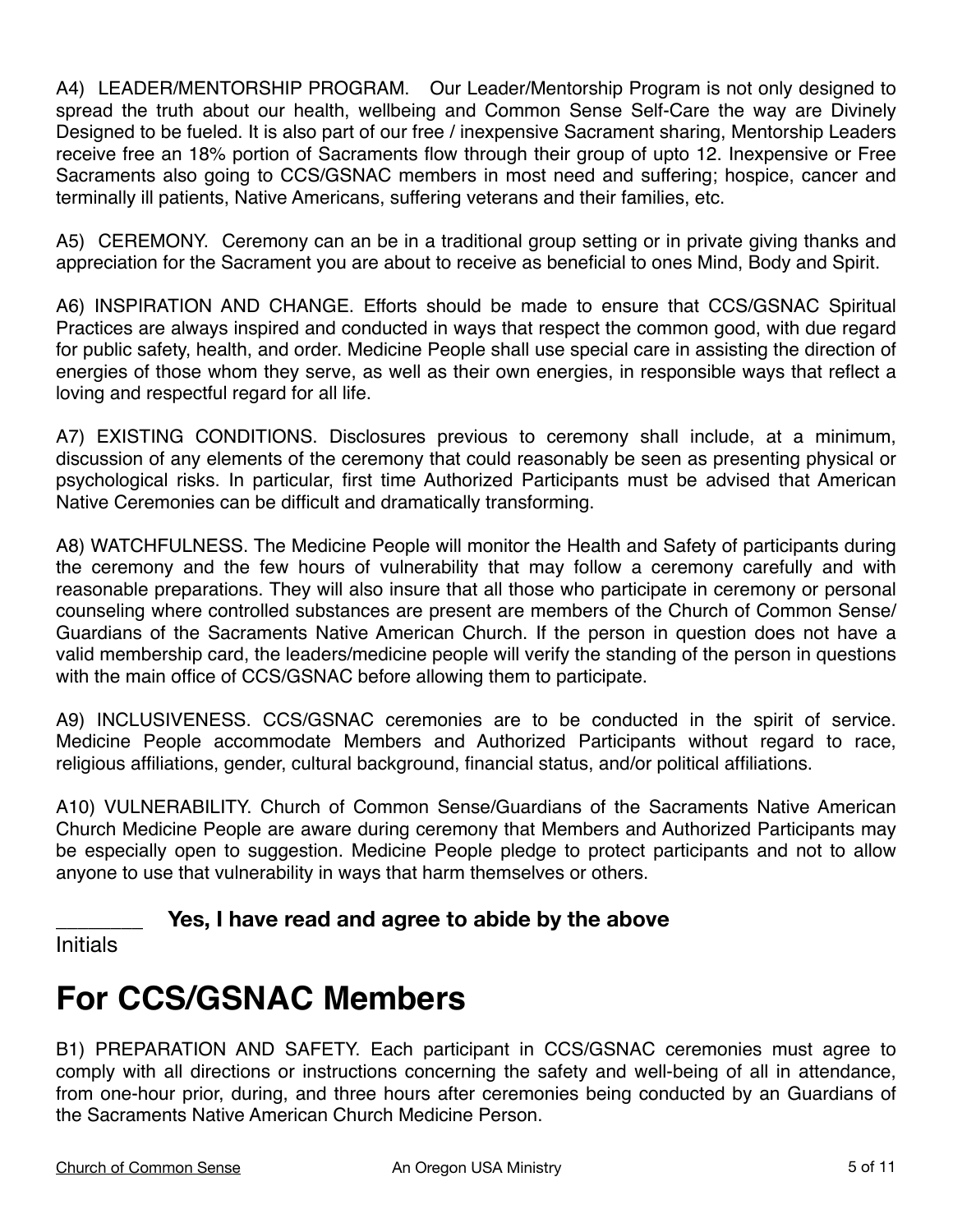B2) LIFE CHANGES. Often, the increased awareness gained from American Native Spiritual and Indigenous Ceremonies will catalyze a desire in the participants' lives for personal and social change. In most cases, these changes should only be made after deep introspection and consideration as to how they will affect the other beings connected to the participant.

B3) EXISTING CONDITIONS. CCS/GSNAC Members agree to disclose to the GSNAC Spiritual Leaders any previous conditions prior to any ceremony that might be affected in any way during a ceremony, including, at a minimum, discussion of any concerns as to how those conditions could be reasonably be seen as presenting physical or psychological risks. CCS/GSNAC Members also agree to disclose to the GSNAC Spiritual Leaders any previous conditions they are aware of in other participants that might affect a ceremony.

B4) WATCHFULNESS. CCS/GSNAC Members agree to assist the Medicine People in monitoring the Health and Safety of all participants during the ceremony and the few hours of vulnerability that may follow a ceremony.

B5) CONSENT OF PARTICIPANT. The autonomy and dignity of each Member and/or Authorized Participant are to be respected and preserved by Guardians of the Sacraments Native American Church Medicine People and Indigenous Ceremonial Leaders. Participation in any Guardians of the Sacraments Native American Church Ceremony must be voluntary and based on prior disclosure and consent given by each participant while in an ordinary rational state of consciousness.

Yes, I have read and agree to abide by the above

Initials

# **For CCS/GSNAC Mentorship Leaders and Members**

C1) RESPECT. Church of Common Sense/Guardians of the Sacraments Native American Church Leaders and Members agree to conduct themselves in ways that cultivate awareness, empathy, and wisdom for all Members during home-gatherings and ceremonies. CCS/GSNAC Members also agree to respect, empower and continually support the CCS/GSNAC Mentorship Leaders, Medicine People and Indigenous Ceremonial Leaders as they serve the CCS/GSNAC Community.

C2) LIMITATIONS. Limits on the behaviors between CCS/GSNAC Members and GSNAC Medicine People and Indigenous Ceremonial Leaders are to be made clear and agreed upon in advance of any Indigenous American Native Ceremony.

C3) MINORS. Those under 18 years old will not be admitted to home-gathering/ceremonies where controlled substances are present unless all of the following requirements are fulfilled. A) The medicine person gives specific permission for their attendance, B) A parent or legal guardian attends with them and takes full responsibility for their care and well-being, C) The minor person is a member of CCS/GSNAC, and D) A document stating these things is signed by all affected parties.

C4) CONFIDENTIALITY AND CUSTOMS. Cultural / religious customs and confidentiality of all participants are to be accepted and honored by all CCS/GSNAC members.

C5) ABUSE NOT PROTECTED. Church of Common Sense/Guardians of the Sacraments Native American Church has Zero tolerance for and abhors any manner of physical and/or sexual abuse of any under aged person, and any abuse and/or exploitation of ANY person in any physical and/or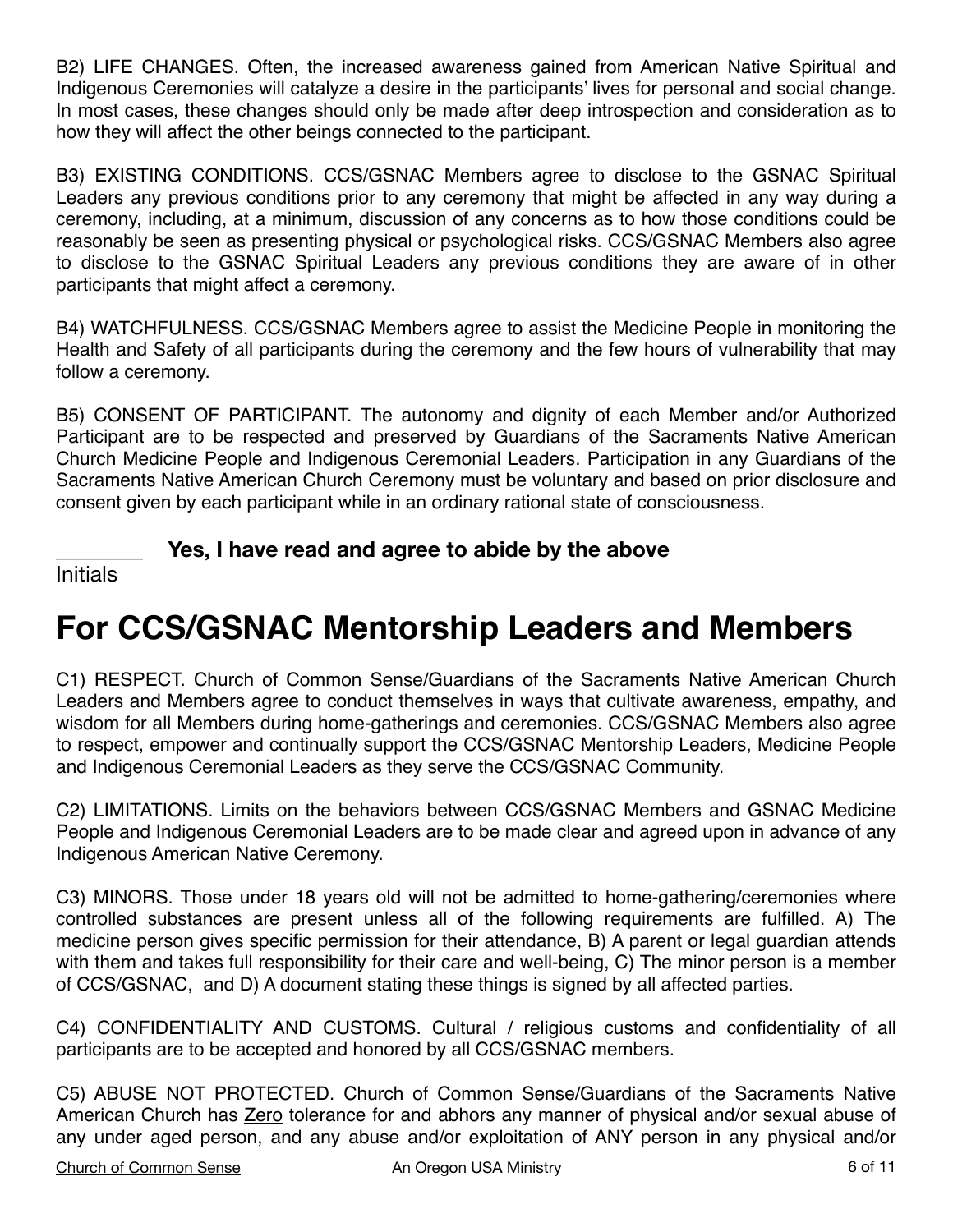sexual form. The violation of this fundamental Ethic by any CCS/GSNAC member will subject the violator to the full consequences of the Laws of the Land.

C6) SACRAMENTS UNDER DIRECTION OF MEDICINE PEOPLE. Members of CCS/GSNAC agree that any substance admitted into the body may be considered to be a Sacrament. Some of those substances have the potential to be harmful if inappropriately used. The Guardians of the Sacraments Native American Church does not approve of the utilization of any sacrament in a manner that would be likely to cause harm to one's self or to others. Therefore, members agree that "Controlled" substances must be used under the direction of CCS/GSNAC Medicine People (Sacramental Ceremonial Leaders) to be legally protected. This direction extends to their personal private use when not in ceremony or direct contact with the medicine people. Members agree that sacraments/ medicines should always be stored in such a way that they are not available to those who are not members or are not under the direction of medicine people. Personal or recreational use of any controlled substances is not encouraged and may remove some legal protections unless such is indicated by the member's spiritual advisor or medicine person as being part of their spiritual and healing practice. If the leader does make such indication, they share in the legal responsibility for such use.

C7) INCLUSIVENESS. Guardians of the Sacraments Native American Church ceremonies are to be conducted in the spirit of service. CCS/GSNAC Members agree to participate in ceremonies respecting all participants and leaders without regard to race, religious affiliations, gender, cultural background, financial status, and/or political affiliations.

C8) LEGAL STANDING. Members and Home-Gathering leaders/mentors including medicine people do not have legal standing to represent or involve The Church of Common Sense or Guardians of the Sacraments Native American Church (CCS/GSNAC). NO legal actions (including lawsuits, civil actions, and legal complaints, among others) taken by members and leaders can indicate that the church is part of that action. Any situation where legal actions require the involvement of CCS/ GSNAC must be handled by CCS/GSNAC and by their legal representatives.

Yes, I have read and agree to abide by the above

Initials

# **Suggestions for Members**

#### **Do's**

Spend time each day in meditation and prayer, drawing closer to the Great Spirit and all of creation, the two-leggeds and the four-leggeds.

Use the Knowledge, Sacraments and Home-Gatherings or Ceremonies to empower your Body, Mind and Spirit. To serve yourself and others, to create peace and harmony in your relationships.

Keep what is shared at gatherings and ceremonies by others Sacred, not sharing it outside the circle.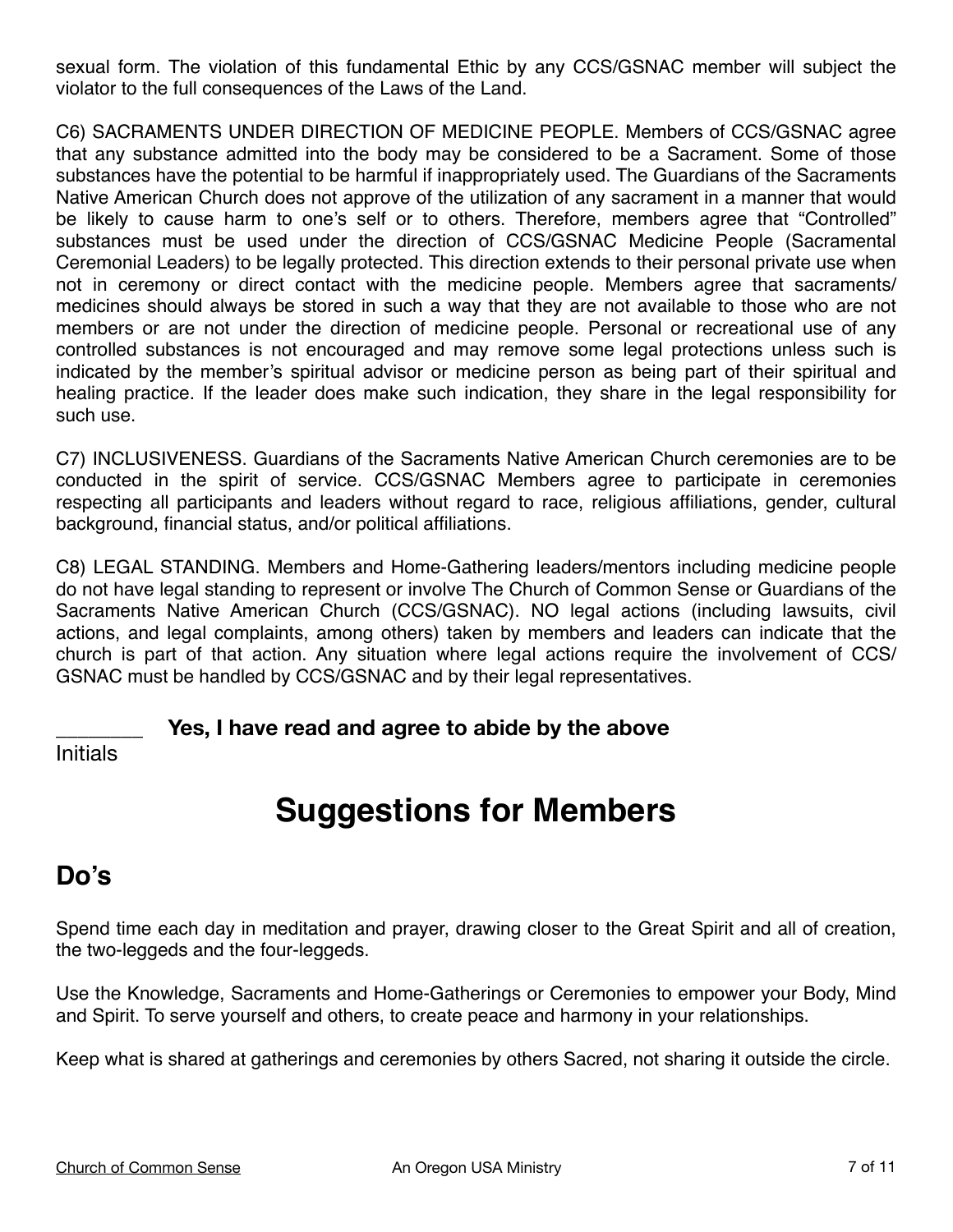Sustain and support those who Bless you. Remember that medicine people and leaders have lives and families that need their time and they need to provide for them. Be respectful and generous as they assist you.

Read the Code of Ethics often and follow the concepts.

#### **Dont's**

Do not ever share or sell Sacraments with those who are not members of Church of Common Sense/ Guardians of the Sacraments Native American Church. Doing so removes your legal protection and exposes you to possible prosecution.

Do not disrespect the Sacraments by using them for recreational purposes and never manipulate others that are in the open state during Ceremonies or at anytime while using Sacraments.

# **My CCS/GSNAC and Self-Care Commitment Pledge**

**I**, \_\_\_\_\_\_\_\_\_\_\_\_\_\_\_\_\_\_\_\_\_\_\_\_\_\_\_\_\_\_\_\_\_\_\_\_\_\_\_, have read and initialed all the above and commit to follow as stated to the best of my abilities. I also make the following personal commitment pledge to become educated and well trained, including personal growth, self-development and self-care. I commit to working hard and adhering to the goals I set for myself within Common Sense Self-Care. This pledge is an acknowledgement of my dedication toward securing my Health and Wellness future.

My specific "WHY" (reason) for embarking on a new improved path to Ascension with Divinely Designed Common Sense Self-Care and what I want to achieve most is…

\_\_\_\_\_\_\_\_\_\_\_\_\_\_\_\_\_\_\_\_\_\_\_\_\_\_\_\_\_\_\_\_\_\_\_\_\_\_\_\_\_\_\_\_\_\_\_\_\_\_\_\_\_\_\_\_\_\_\_\_\_\_\_\_\_\_\_\_\_

\_\_\_\_\_\_\_\_\_\_\_\_\_\_\_\_\_\_\_\_\_\_\_\_\_\_\_\_\_\_\_\_\_\_\_\_\_\_\_\_\_\_\_\_\_\_\_\_\_\_\_\_\_\_\_\_\_\_\_\_\_\_\_\_\_\_\_\_\_

\_\_\_\_\_\_\_\_\_\_\_\_\_\_\_\_\_\_\_\_\_\_\_\_\_\_\_\_\_\_\_\_\_\_\_\_\_\_\_\_\_\_\_\_\_\_\_\_\_\_\_\_\_\_\_\_\_\_\_\_\_\_\_\_\_\_\_\_\_

\_\_\_\_\_\_\_\_\_\_\_\_\_\_\_\_\_\_\_\_\_\_\_\_\_\_\_\_\_\_\_\_\_\_\_\_\_\_\_\_\_\_\_\_\_\_\_\_\_\_\_\_\_\_\_\_\_\_\_\_\_\_\_\_\_\_\_\_\_

\_\_\_\_\_\_\_\_\_\_\_\_\_\_\_\_\_\_\_\_\_\_\_\_\_\_\_\_\_\_\_\_\_\_\_\_\_\_\_\_\_\_\_\_\_\_\_\_\_\_\_\_\_\_\_\_\_\_\_\_\_\_\_\_\_\_\_\_\_

\_\_\_\_\_\_\_\_\_\_\_\_\_\_\_\_\_\_\_\_\_\_\_\_\_\_\_\_\_\_\_\_\_\_\_\_\_\_\_\_\_\_\_\_\_\_\_\_\_\_\_\_\_\_\_\_\_\_\_\_\_\_\_\_\_\_\_\_\_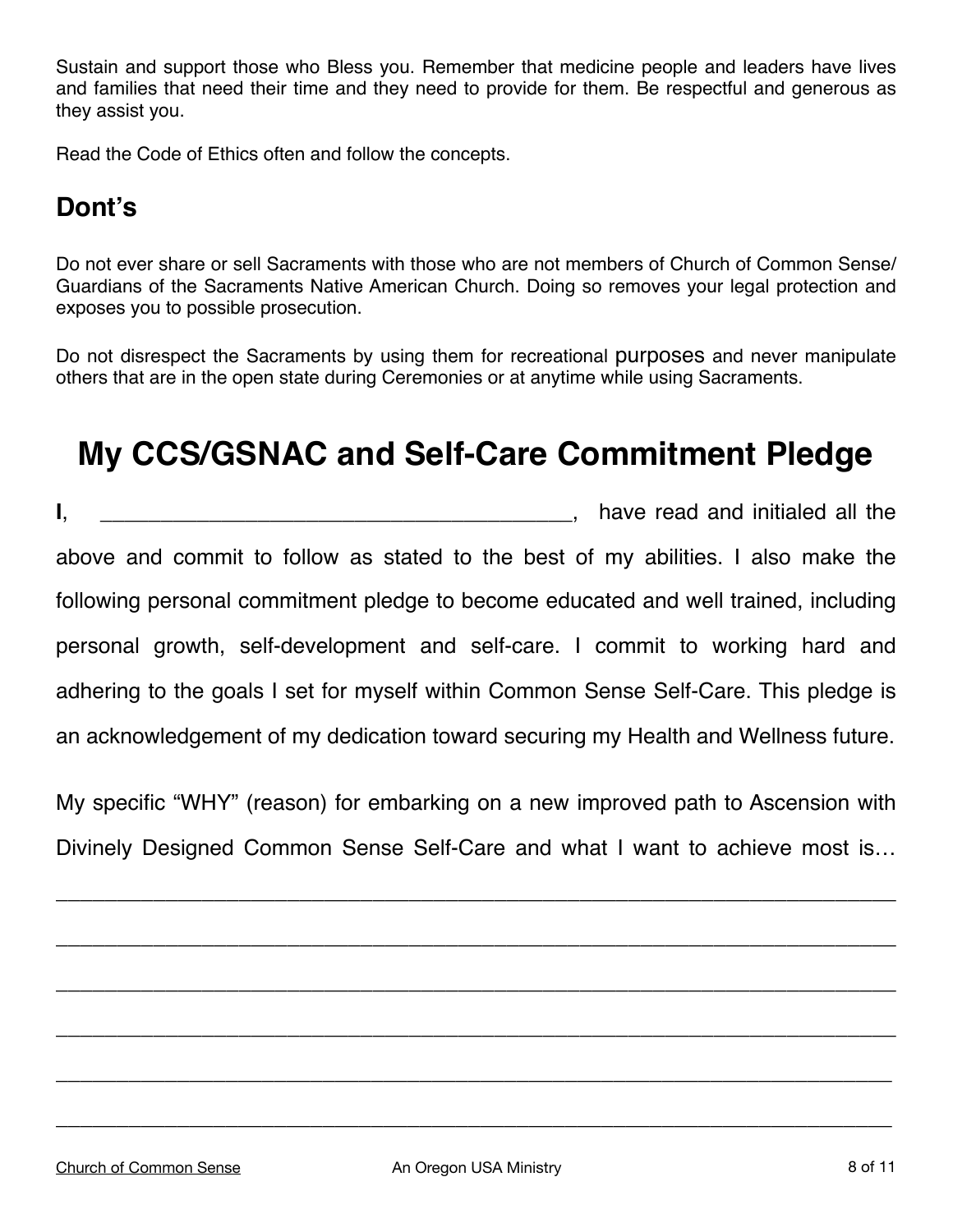#### **I will:**

- Commit and schedule \_\_\_\_ dedicated and focused hours each week to my Self-Care.
- As part of those hours, some of that time will be for education, personal growth, exercise and for perfecting my skills. (Watching church and other online videos, reading, listening to conference calls, writing goals and practicing meditation, etc.)
- Be responsible for completing my plan so that I am appropriately protecting myself, my family and others.
- Not evaluate my health or its success during my first 90 days of record keeping.
- Watch all recommended church and other videos and training programs that I possibly can, because they will enhance my personal development and success with my Self-Care and in discovering what I am Truly and Divinely capable of.
- Make a one-year commitment to my Self-Care before evaluating whether or not I need to adjust my current goals.
- Give Church Agents, Leaders/Mentors and Mentorship group members, who are trying to help me, my permission to hold me accountable and to give me honest constructive criticism in helping me become successful in my Self-Care Mission.

Age and State of Health? And the state of the state of the state of the state of the state of the state of the state of the state of the state of the state of the state of the state of the state of the state of the state o

Skills and Abilities: What are you best at and passionate about DOing in the future?

\_\_\_\_\_\_\_\_\_\_\_\_\_\_\_\_\_\_\_\_\_\_\_\_\_\_\_\_\_\_\_\_\_\_\_\_\_\_\_\_\_\_\_\_\_\_\_\_\_\_\_\_\_\_\_\_\_\_\_\_\_\_\_\_\_\_\_\_\_

\_\_\_\_\_\_\_\_\_\_\_\_\_\_\_\_\_\_\_\_\_\_\_\_\_\_\_\_\_\_\_\_\_\_\_\_\_\_\_\_\_\_\_\_\_\_\_\_\_\_\_\_\_\_\_\_\_\_\_\_\_\_\_\_\_\_\_\_\_

\_\_\_\_\_\_\_\_\_\_\_\_\_\_\_\_\_\_\_\_\_\_\_\_\_\_\_\_\_\_\_\_\_\_\_\_\_\_\_\_\_\_\_\_\_\_\_\_\_\_\_\_\_\_\_\_\_\_\_\_\_\_\_\_\_\_\_\_\_

\_\_\_\_\_\_\_\_\_\_\_\_\_\_\_\_\_\_\_\_\_\_\_\_\_\_\_\_\_\_\_\_\_\_\_\_\_\_\_\_\_\_\_\_\_\_\_\_\_\_\_\_\_\_\_\_\_\_\_\_\_\_\_\_\_\_\_\_\_

\_\_\_\_\_\_\_\_\_\_\_\_\_\_\_\_\_\_\_\_\_\_\_\_\_\_\_\_\_\_\_\_\_\_\_\_\_\_\_\_\_\_\_\_\_\_\_\_\_\_\_\_\_\_\_\_\_\_\_\_\_\_\_\_\_\_\_\_\_

\_\_\_\_\_\_\_\_\_\_\_\_\_\_\_\_\_\_\_\_\_\_\_\_\_\_\_\_\_\_\_\_\_\_\_\_\_\_\_\_\_\_\_\_\_\_\_\_\_\_\_\_\_\_\_\_\_\_\_\_\_\_\_\_\_\_\_\_\_

\_\_\_\_\_\_\_\_\_\_\_\_\_\_\_\_\_\_\_\_\_\_\_\_\_\_\_\_\_\_\_\_\_\_\_\_\_\_\_\_\_\_\_\_\_\_\_\_\_\_\_\_\_\_\_\_\_\_\_\_\_\_\_\_\_\_\_\_\_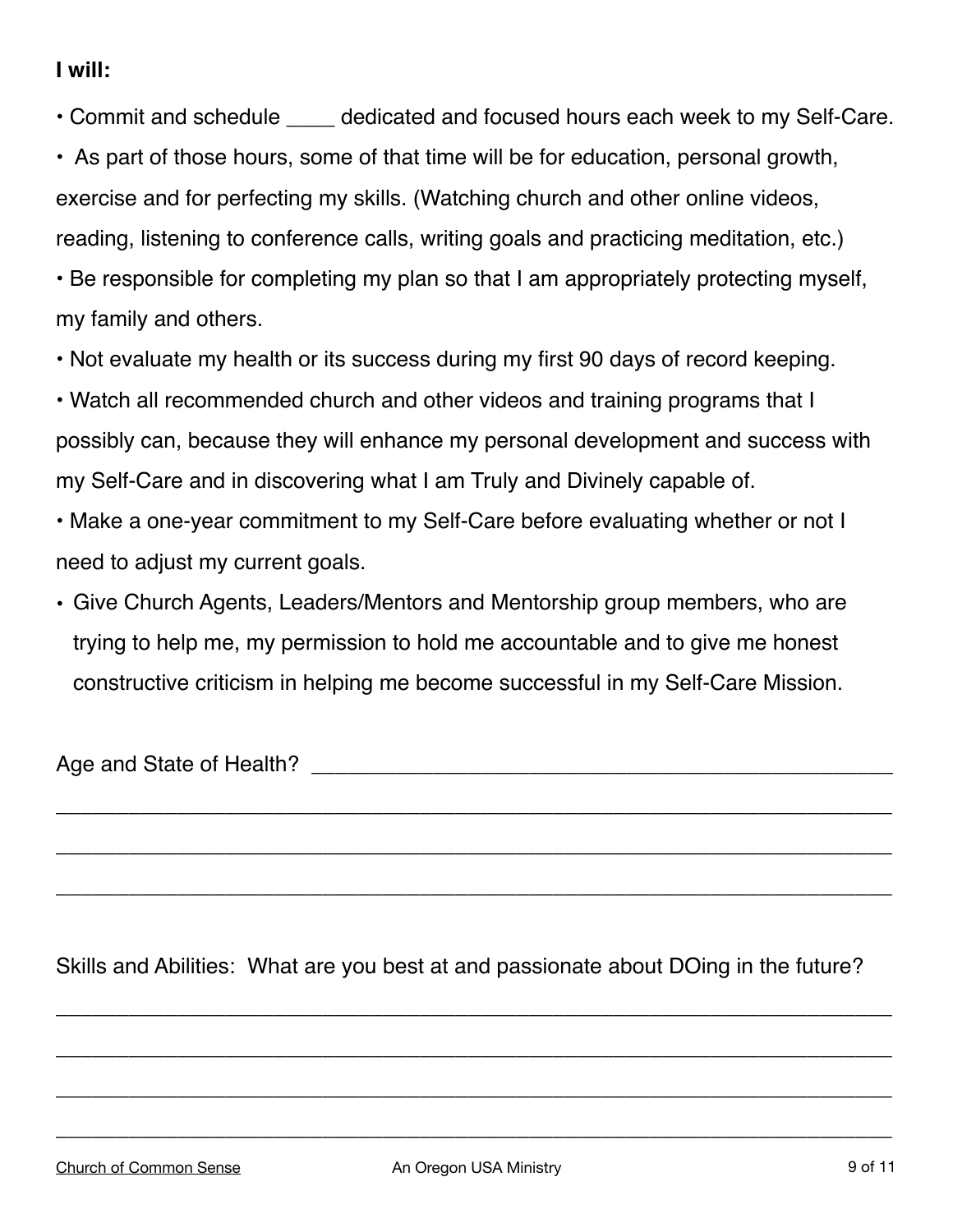| Volunteering: If you could what area moves your heart most to be of service to others? |  |
|----------------------------------------------------------------------------------------|--|
|----------------------------------------------------------------------------------------|--|

\_\_\_\_\_\_\_\_\_\_\_\_\_\_\_\_\_\_\_\_\_\_\_\_\_\_\_\_\_\_\_\_\_\_\_\_\_\_\_\_\_\_\_\_\_\_\_\_\_\_\_\_\_\_\_\_\_\_\_\_\_\_\_\_\_\_\_\_\_

|                                                | Name as it will appear on your CCS/GSNAC membership card *                                                                                                                                                                                                |          |
|------------------------------------------------|-----------------------------------------------------------------------------------------------------------------------------------------------------------------------------------------------------------------------------------------------------------|----------|
|                                                |                                                                                                                                                                                                                                                           |          |
| Mailing Address - where your card will be sent |                                                                                                                                                                                                                                                           |          |
|                                                | <u> 1989 - Johann Stoff, deutscher Stoff, der Stoff, der Stoff, der Stoff, der Stoff, der Stoff, der Stoff, der S</u>                                                                                                                                     |          |
|                                                |                                                                                                                                                                                                                                                           |          |
|                                                |                                                                                                                                                                                                                                                           |          |
|                                                | If you do not have an encrypted ProtonMail email address please obtain one and list it<br>above for all future correspondence. For calls/video obtain Signal or WickrMe app.                                                                              |          |
|                                                | Witness: The witness must verify that the signer of the document is not an imposter.<br>The witness should be an adult of sound mind and not under the influence of any<br>drugs. The ideal witness has known the signer of the document for a long time. |          |
|                                                |                                                                                                                                                                                                                                                           |          |
|                                                |                                                                                                                                                                                                                                                           |          |
|                                                |                                                                                                                                                                                                                                                           |          |
|                                                |                                                                                                                                                                                                                                                           |          |
| <b>Church of Common Sense</b>                  | An Oregon USA Ministry                                                                                                                                                                                                                                    | 10 of 11 |